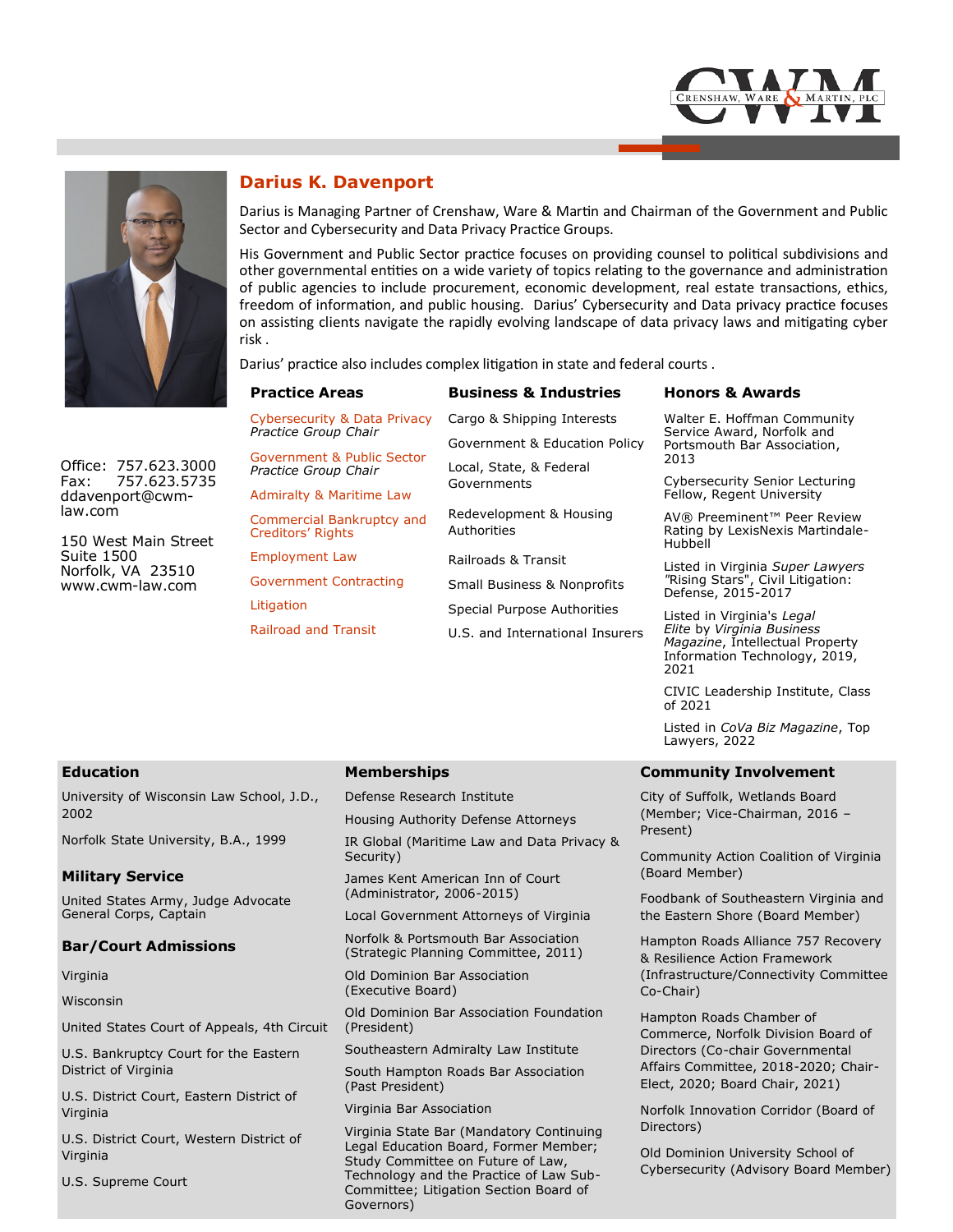

# **Representative Experience**

- Assist clients by developing incident response plans, legal policies and training programs to manage cybersecurity risks and mitigate liability
- Provide counsel to clients regarding cybersecurity and data privacy issues and litigation
- Represents local housing authorities in landlord tenant law, tort liability, and a host of other civil matters
- Represents railroads in various litigation matters
- Represents marine insurers and insureds across the full range of marine insurance disputes
- Represents clients across a range of business disputes
- Limitation of Liability actions on behalf of vessel owners
- Federal and state court litigation in Virginia
- Law Career Professional Development
- Captain, United States Army, Judge Advocate General Corps (2002-2006)
- Special Assistant United States Attorney for the Eastern District of Virginia

### **Representative Cases**

Darius has litigated a host of cases in Federal and State Courts

### **Articles and Presentations**

- Panelist, "Cybersecurity Insecurity", AICPA & CIMA National Employee Benefit Plans Conference (May 2022)
- Presenter, "Cybersecurity Table Top for Lawyers," South Hampton Roads Bar Association (April 2022)
- Presenter, "Cybersecurity: Identifying and Responding to Current Threats for Local Governments," Virginia Local Government Management Association Winter Conference (February 2022)
- Presenter, "Cybersecurity Urgency for Plan Sponsors: Lessons Learned," 51st Annual Virginia Accounting & Auditing Virtual Conference (November 2021)
- Presenter, "Cyber Security: Ransomware and Terrorist Payments," Actuarial Benefits & Design Company 31st Annual Client Symposium (October 2021)
- Presenter, "Double the Trouble: Increasing the pressure to pay cyber extortion," Virginia Municipal League Conference (September 2021)
- Co-Presenter, Into the Breach: Practical Guidance on Cybersecurity Incidents," Virginia Bar Association Summer Meeting 2021
- "Why Paying a Ransom Has Powerful Unseen Cost," for the Virginia Lawyer Magazine (June 2021)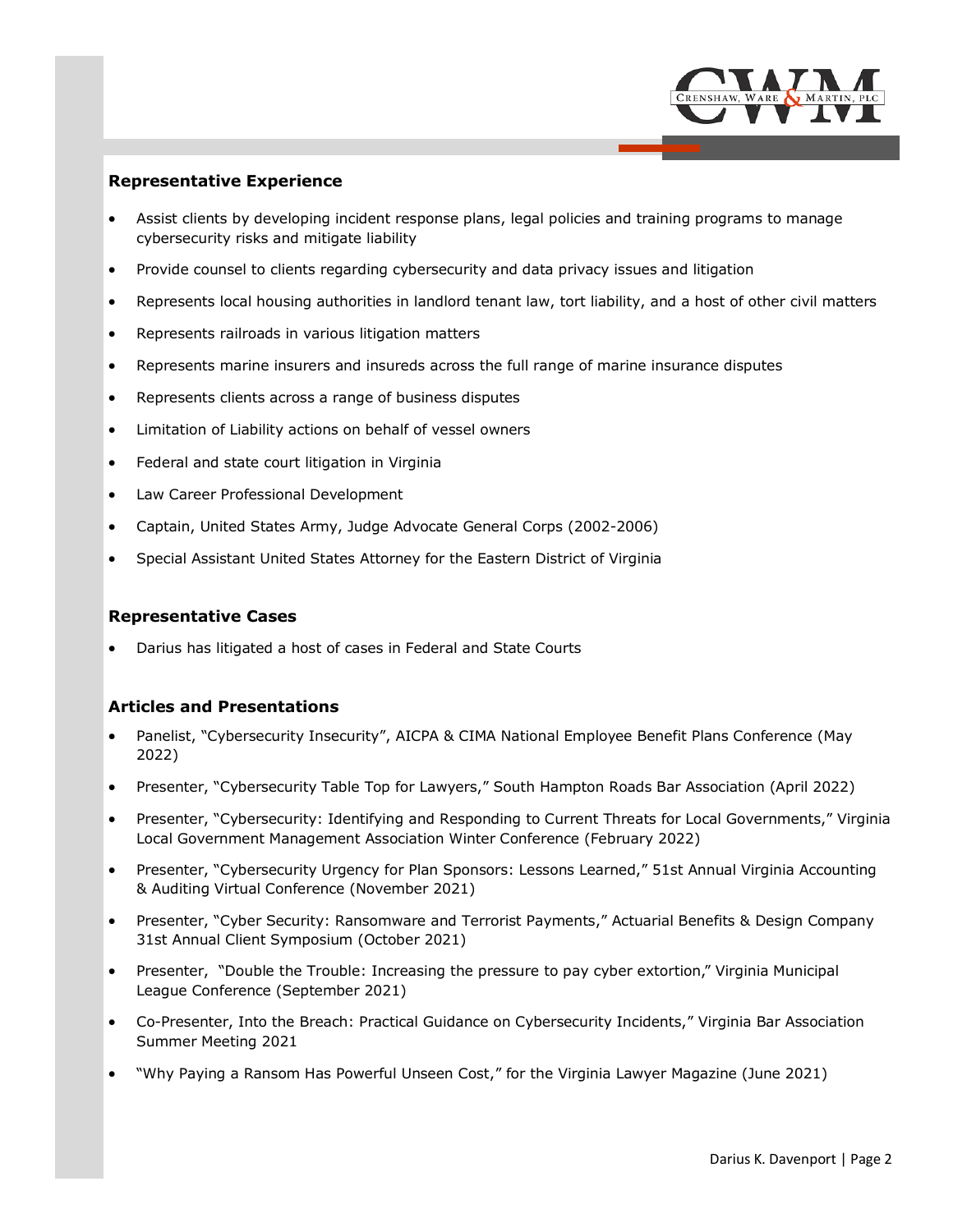

# **Articles and Presentations,** *continued*

- "[Top Three Technology Tips for Lawyers for 2020",](http://virginialawyer.vsb.org/publication/?m=53176&i=650523&p=46&ver=html5) for the Virginia Lawyer Magazine (February 2020)
- "Hacking at Sea, The Maritime Industry's Vulnerability to Cyberattack ", For the Defense, Defense Research Institute, Co-author (October 2019)
- Faculty, "Cybersecurity for Virginia Lawyers", Lawline CLE (October 26, 2018); Listed as one of Lawline's Top Virginia Faculty (October 2019)
- Presenter, "Cyber Crime", Virginia Cyber Alliance Professional Workshop Series, Old Dominion University (June 21, 2019)
- Co-presenter, Gone Phishing: Cybersecurity for Local Governments, Local Government Attorney Association 2019 Spring Conference (April 4, 2019)
- Co-presenter, Cyber-Ethics: How Not To Let Your Computer Get You Disbarred, Twenty-First Annual Bench/Bar Conference, Norfolk and Portsmouth Bar Association (April 1, 2019)
- Future of Law Practice 2019 Report of The Virginia State Bar's Special Committee on the Future of Law Practice, Darius K. Davenport, contributing author, Chapter 2.8.
- Presenter, "Cybersecurity for Public Housing Agencies," Virginia Association of Housing and Community Development Officials 2018 Legal and Policy Seminar (November 2018)
- "Mitigating the Cost of Data Breach", Data and Security Dispatch, Defense Research Institute (DRI), Volume 4 Issue 2 (October 04, 2018)
- "[Hackers and Why They Hack –](https://www.cwm-law.com/wp-content/uploads/2018/10/DRI-October-2018.pdf) and Why You Need to Know", For the Defense, Defense Research Institute, Co-author (October 2018)
- Panelist, "Public Housing Executive Legal Case Study Panel Discussion," HADA Seminar, Colorado Springs Marriott (September 26, 2018)
- Presenter, "Cybersecurity Liability in the Public Sector," HADA Seminar, Colorado Springs Marriott (September 25, 2018)
- Panelist, ["Cyberattacks: No Business is Immune"](https://pilotonline.com/inside-business/news/technology/article_4b9ba3ba-b6a6-11e8-9d3d-3799ebb62d89.html), Cox Business Executive Discussion Series (September 2018)
- Expert Column, "Make sure your cybersecurity team includes a breach lawyer", Inside Business Journal (August 3, 2018)
- Co-presenter, "Anatomy of a Cyber Breach and Response for Maritime Lawyers and Their Clients", Southeastern Admiralty Law Institute's (SEALI) Annual Seminar (June 2018)
- Presenter, "Cybersecurity and Data Privacy in Today's Legal Practice", Virginia Trial Lawyers Association, 2018 Annual Convention (March 2018)
- Presenter, Recent Developments in Community Security, Housing Authority Insurance Group Fall Collaborative (2017)
- "Cyber Incident Reporting and the Department of Defense", Data and Security Dispatch, Defense Research Institute (DRI), Volume 3 Issue 2 (November 21, 2017)